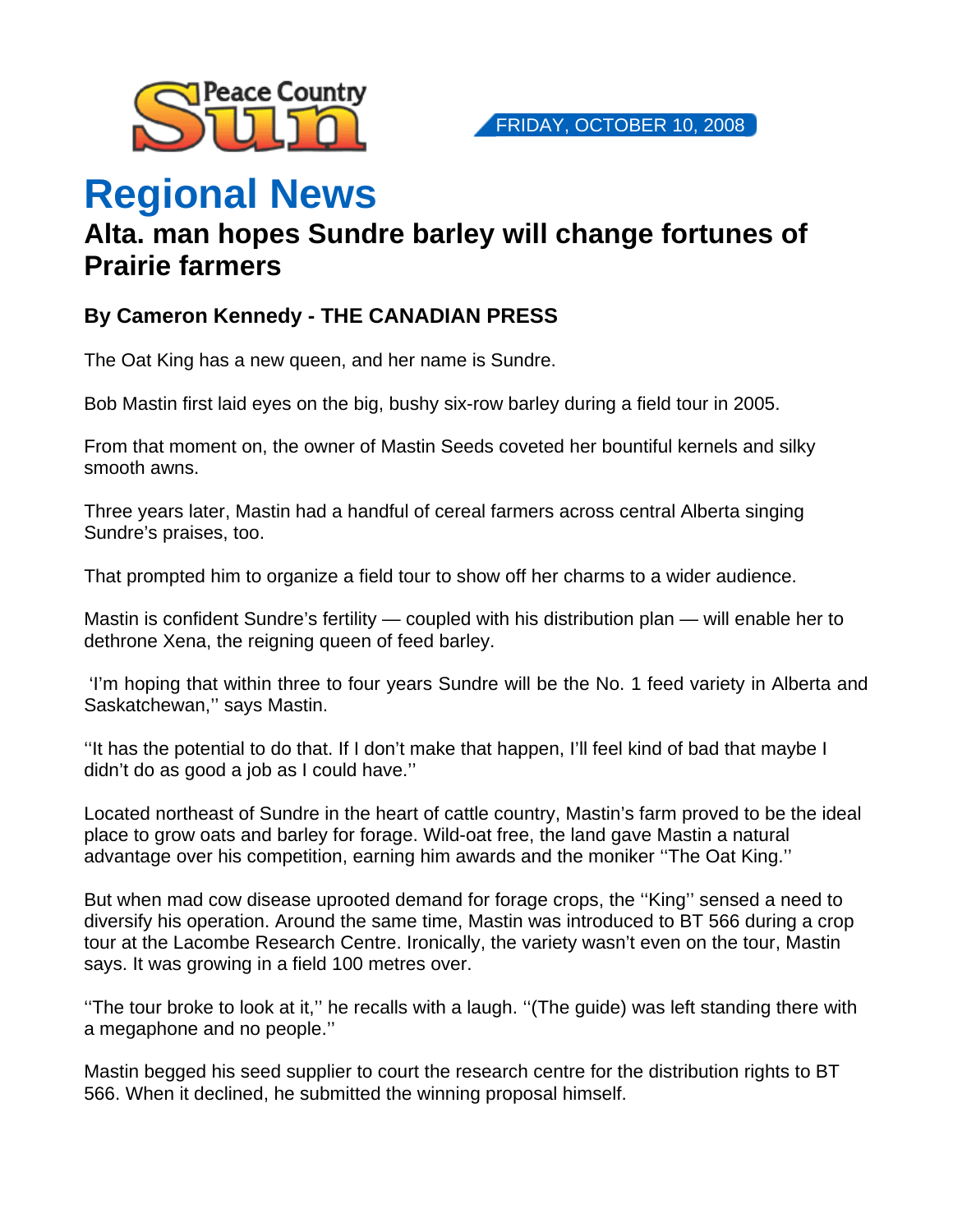Mastin named the barley after his hometown Sundre, about 75 kilometres southwest of Red Deer. His first choice, Master, a play on his last name, was taken already. So were Alberta and Sylvan.

''There have been seed growers get varieties before, but it has always been a consortium or a group — never just to a single seed grower. It was a matter of being at the right place at the right time.''

Mastin's unique approach to distribution helped to sell his bid.

As a rule, 85 per cent of cereal grain seed sold is common, which leaves pedigreed seed growers to fight over 15 per cent, he explains.

That encourages pedigreed seed growers to maximize their royalties when they release a new variety.

In some cases, they've charged as much as \$1 per bushel more for their variety than commercial seed.

The result is, farmers buy very little of it  $-$  or just enough to grow it and resell the seed illegally.

''It's kind of a vicious cycle,'' says Mastin. ''Most seed distribution companies kill the variety in the first year of release because they have a hot new product. They can charge that high price, and they do.''

Mastin set out to break the cycle by slashing royalties, making Sundre more affordable to farmers. While growers may earn less money in royalties, Sundre's yield advantage should enable them to grow more bushels at a lower cost — and earn more money in the end.

''I kind of had that attitude that, 'If I was king of the world, here is how I would do it.'''

Mastin also hopes keeping the price low will take away the economic incentive for farmers to do an end run around the Plant Breeders Rights.

Eventually, he wants the price of Sundre seed to be somewhere between that of commercial and pedigreed seed.

''Fifty years ago, every farmer probably kept a milk cow on the farm to produce their own milk. Nobody does that now. They just go to the store and buy their milk,'' says Mastin.

''I'm hoping in a few years that a lot of farmers will say it's to their economic advantage just to go buy their seed. If they can get good-quality seed at a good price and it's readily available, why wouldn't they?''

Mastin got his hands on 60 bushels of breeder seed — enough to fill up the box of a pickup truck — in 2006. He used it to seed three small fields at his farm and two near Peace River added insurance against hail.

''I had it spread from the Peace River to here in five small fields, which was a pain in the butt, but it was a way to ensure that it didn't get wiped out.''